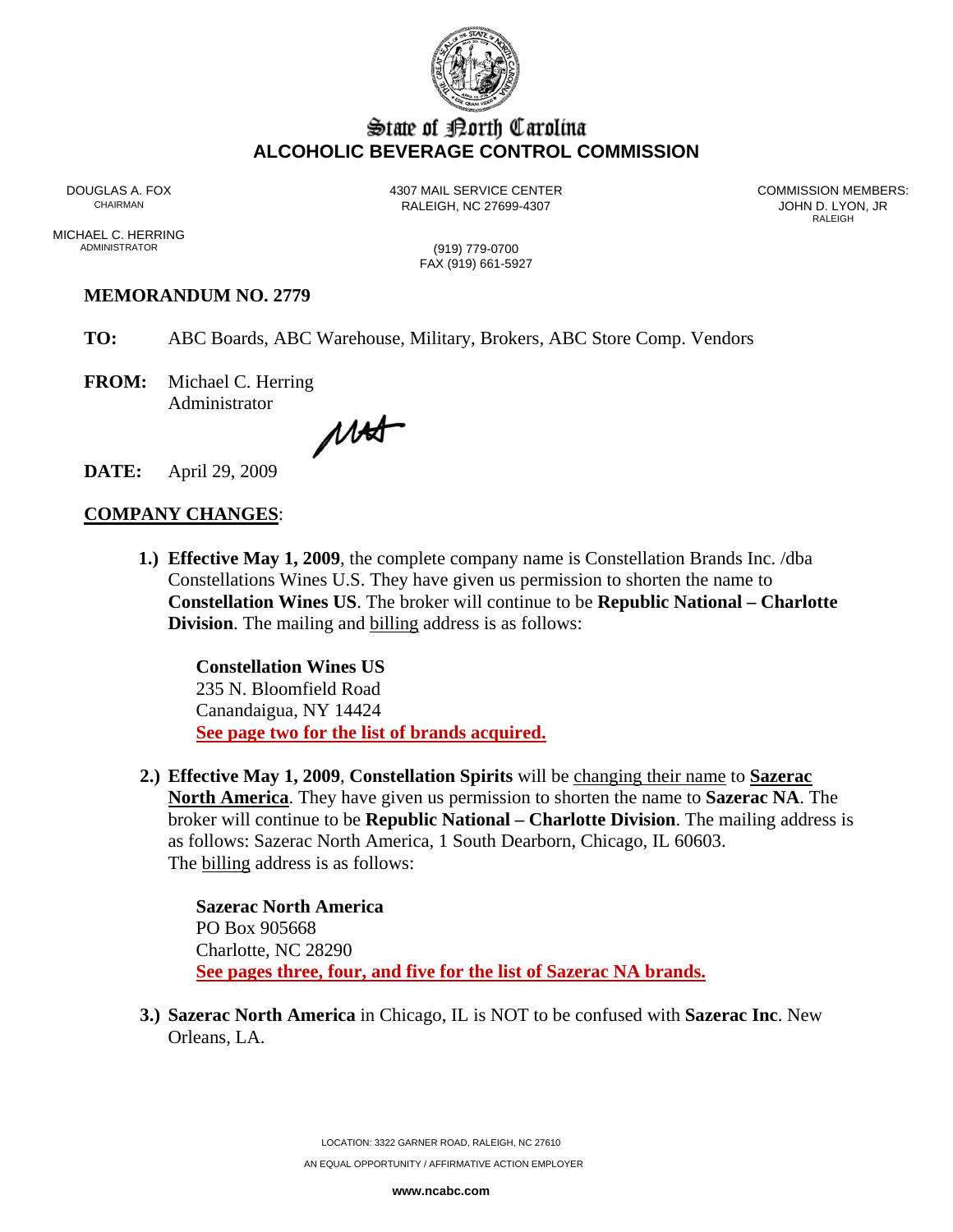Effective May 1, 2009 company name will change from Constellation Brands to **Constellation Wines US**. Codes highlighted in yellow are newly acquired brands, effective May 1, 2009.

| $\overline{\text{NC}}$<br>Code | <b>Brand Name</b>                    | <b>Size</b> | Age        | <b>Proof</b> | <b>Filing Type</b>   |
|--------------------------------|--------------------------------------|-------------|------------|--------------|----------------------|
| 21-330                         | Paul Masson Grande Amber VSOP - 12Pk | 50ML        | 4Y         | 80           | Listed               |
| 21-814                         | Paul Masson Grande Amber Brandy      | 100ML       | 3Y         | 80           | Listed               |
| 49-703                         | Paul Masson Grande Amber VSOP        | 1.75L       | 4Y         | 80           | Listed               |
| 49-705                         | Paul Masson Grande Amber VSOP        | .75L        | 4Y         | 80           | Listed               |
| 49-706                         | Paul Masson Grande Amber VSOP        | .375L       | 4Y         | 80           | Listed               |
| 49-712                         | Paul Masson Grande Amber             | 1.75L       | 3Y         | 80           | Listed               |
| 49-714                         | Paul Masson Grande Amber             | .75L        | 3Y         | 80           | Listed               |
| 49-715                         | Paul Masson Grande Amber (PET)       | .75L        | 3Y         | 80           | Listed               |
| 49-716                         | Paul Masson Grande Amber             | .375L       |            | 80           | Listed               |
| 34-559                         | Speyburn                             | 1.75L       | <b>10Y</b> | 86           | <b>Special Order</b> |
| 34-560                         | Speyburn 10Y S.M.                    | .75L        | <b>10Y</b> | 86           | Listed               |
| 37-859                         | <b>Canadian MacNaughton</b>          | 1.75L       | 4Y         | 80           | <b>Listed</b>        |
| 37-860                         | <b>Canadian MacNaughton</b>          | .75L        | 4Y         | 80           | <b>Listed</b>        |
| 37-886                         | <b>Schenley OFC</b>                  | 1.75L       |            | 80           | <b>Listed</b>        |
| 37-887                         | <b>Schenley OFC</b>                  | .75L        |            | 80           | <b>Special Order</b> |
| 34-558                         | <b>Old Pulteney</b>                  | .75L        | <b>12Y</b> | 86           | <b>Special Order</b> |
| 38-290                         | <b>Black Velvet Reserve</b>          | 1.75L       | <b>8Y</b>  | 80           | Listed               |
| 38-291                         | <b>Black Velvet Reserve</b>          | .75L        |            | 80           | Listed               |
| 38-294                         | <b>Black Velvet Portable</b>         | .75L        |            | 80           | <b>Listed</b>        |
| 38-298                         | <b>Black Velvet</b>                  | 1.75L       |            | 80           | <b>Listed</b>        |
| 38-300                         | <b>Black Velvet</b>                  | .75L        |            | 80           | <b>Listed</b>        |
| 38-304                         | <b>Black Velvet</b>                  | .375L       |            | 80           | <b>Listed</b>        |
| 41-282                         | <b>Schenley London Dry Gin</b>       | 1.75        |            | 80           | <b>Special Order</b> |
| 44-096                         | <b>Schenley Diamond Clear</b>        | 1.75L       |            | 80           | Listed               |
| 47-157                         | <b>Beachcomber Coconut</b>           | .75L        |            | 55           | <b>Special Order</b> |
| 61-580                         | <b>Wide Eye Cherry Bomb Schnapps</b> | .75L        |            | 60           | <b>Special Order</b> |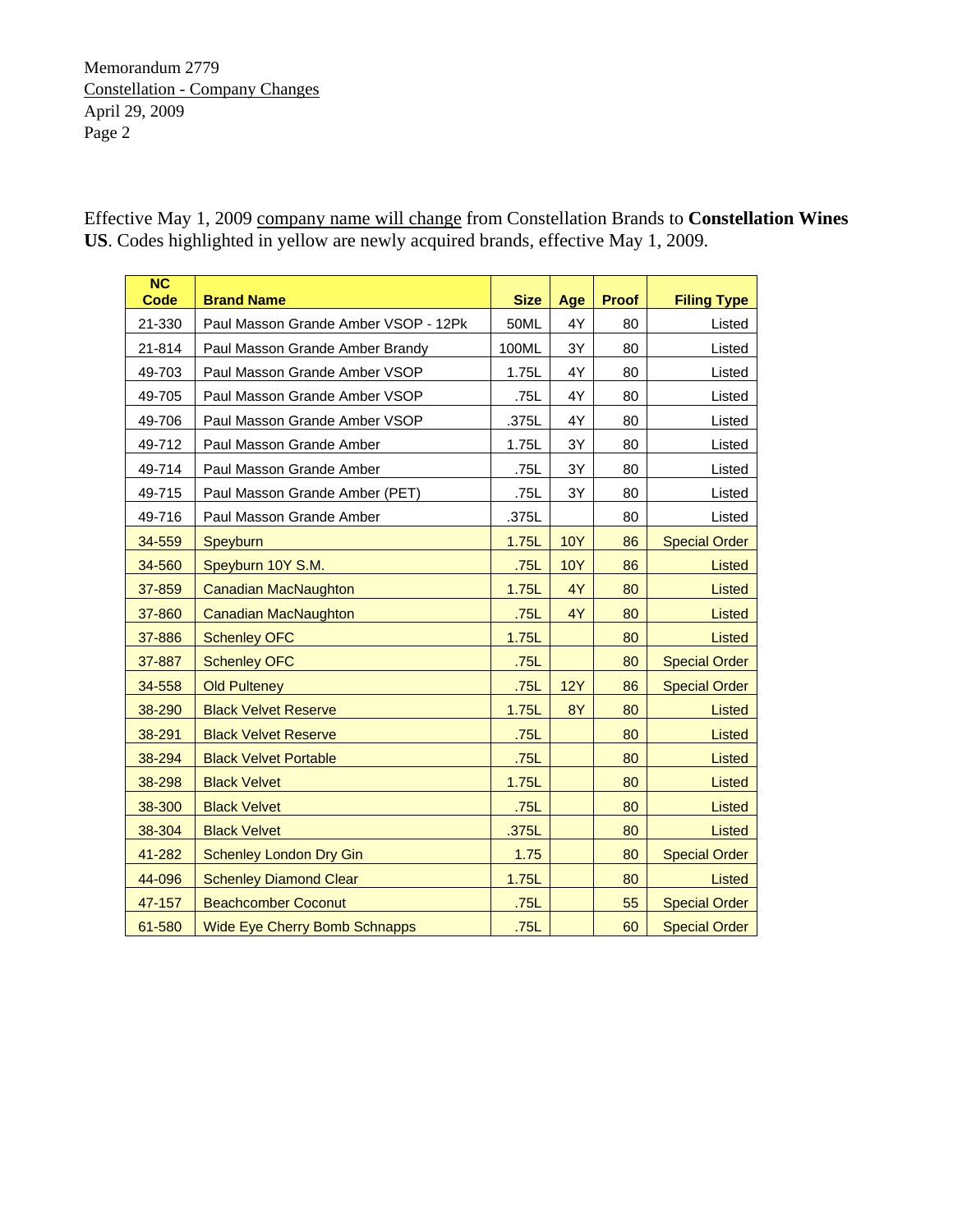**Effective May 1, 2009**, Constellation Spirits will be changing their name to **Sazerac North America**. The brands are on the following pages.

| <b>NC Code</b> | <b>Brand Name</b>          | <b>Size</b> | Age | <b>Proof</b> | <b>Filing Type</b> |
|----------------|----------------------------|-------------|-----|--------------|--------------------|
| 21-197         | Fleischmann's Gin          | <b>50ML</b> |     | 80           | Special Order      |
| 21-262         | 99 Bananas - 12Pk          | <b>50ML</b> |     | 99           | Listed             |
| 22-039         | Very Old Barton            | 1.75L       | 6Y  | 100          | Special Order      |
| 24-201         | Kentucky Gentleman         | 1.75L       | 4Y  | 80           | Listed             |
| 24-202         | Kentucky Gentleman         | .75L        | 4Y  | 80           | Listed             |
| 24-205         | Kentucky Gentleman         | .375L       | 4Y  | 80           | Listed             |
| 24-824         | Kentucky Tavern            | 1.75L       |     | 80           | Listed             |
| 25-341         | Ten High                   | 1.75L       |     | 80           | Listed             |
| 25-342         | Ten High                   | .75L        |     | 80           | Listed             |
| 27-031         | Ridgemont Reserve 1792     | .75L        |     | 93.7         | Listed             |
| 29-465         | <b>Barton Reserve</b>      | 1.75L       |     | 80           | Listed             |
| 29-792         | Fleischmann's Preferred    | 1.75L       | 4Y  | 80           | Listed             |
| 29-991         | Imperial                   | 1.75L       |     | 80           | Special Order      |
| 30-299         | Old Thompson               | 1.75L       |     | 80           | Special Order      |
| 35-553         | <b>Highland Mist</b>       | 1.75L       | 3Y  | 80           | Listed             |
| 35-594         | House Of Stuart            | 1.75L       | 3Y  | 80           | Listed             |
| 35-641         | Inver House Conv. Pk       | .75L        | 3Y  | 80           | Listed             |
| 35-642         | Inver House                | 1.75L       | 3Y  | 80           | Listed             |
| 35-643         | <b>Inver House</b>         | .75L        | 3Y  | 80           | Listed             |
| 35-645         | <b>Inver House</b>         | .375L       | 3Y  | 80           | Listed             |
| 35-853         | Lauder's                   | 1.75L       | 3Y  | 80           | Special Order      |
| 38-265         | Barton's Canadian          | 1.75L       | 3Y  | 80           | Listed             |
| 38-266         | <b>Barton's Canadian</b>   | .75L        | 3Y  | 80           | Listed             |
| 38-488         | Canadian LTD               | 1.75L       | 3Y  | 80           | Listed             |
| 38-490         | Canadian LTD               | .75L        | 3Y  | 80           | Listed             |
| 39-045         | Walker's Northern Light    | 1.75L       | 3Y  | 80           | Listed             |
| 39-046         | Walker's Northern Light    | .75L        | 3Y  | 80           | Listed             |
| 40-449         | <b>Barton</b>              | 1.75L       |     | 80           | Listed             |
| 40-450         | Barton                     | .75L        |     | 80           | Listed             |
| 40-755         | Fleischmann's Dry Conv. Pk | .75L        |     | 80           | Listed             |
| 40-756         | Fleischmann's Dry          | 1.75L       |     | 80           | Listed             |
| 40-758         | Fleischmann's Dry          | .75L        |     | 80           | Listed             |
| 40-762         | Fleischmann's Dry          | .375L       |     | 80           | Listed             |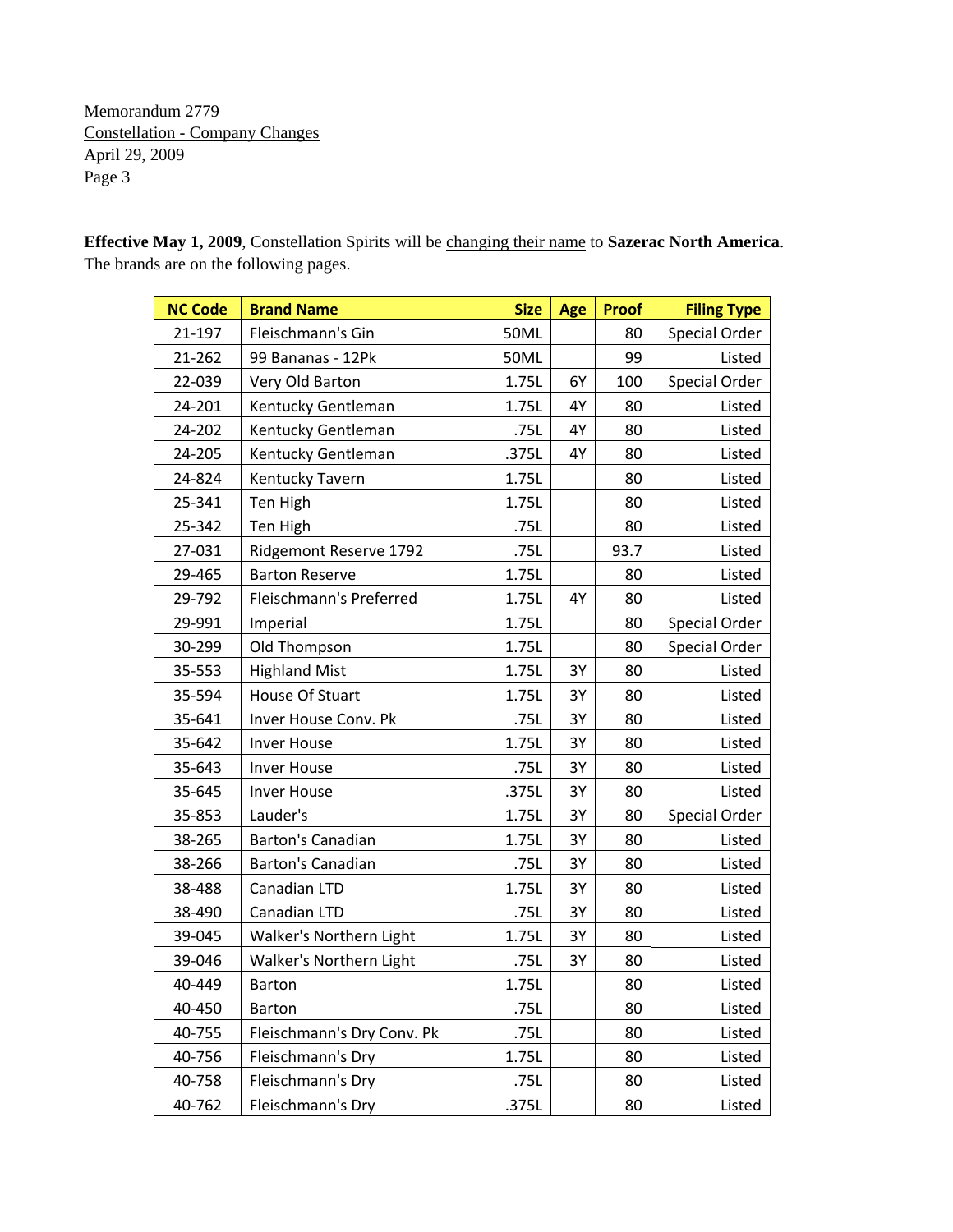| <b>NC Code</b> | <b>Brand Name</b>              | <b>Size</b> | <b>Age</b> | <b>Proof</b> | <b>Filing Type</b> |
|----------------|--------------------------------|-------------|------------|--------------|--------------------|
| 43-271         | Cherry Wave                    | .75L        |            | 60           | Special Order      |
| 43-274         | <b>Blue Wave Vodka</b>         | .75L        |            | 60           | Special Order      |
| 43-568         | Fleischmann's Royal            | 1.75L       |            | 80           | Listed             |
| 43-570         | Fleischmann's Royal            | .75L        |            | 80           | Listed             |
| 43-920         | Mr. Boston Riva                | 1.75L       |            | 80           | Listed             |
| 43-921         | Mr. Boston Riva                | .75L        |            | 80           | Listed             |
| 43-923         | Mr. Boston Riva                | .375L       |            | 80           | Listed             |
| 44-131         | Skol                           | 1.75L       |            | 80           | Listed             |
| 44-133         | Skol                           | .75L        |            | 80           | Listed             |
| 44-137         | Skol                           | .375L       |            | 80           | Listed             |
| 46-153         | Mr. Boston                     | 1.75L       |            | 100          | Listed             |
| 46-155         | Mr. Boston                     | .75L        |            | 100          | Listed             |
| 46-929         | Effen Raspberry Vanilla Vodka  | .75L        |            | 70           | Special Order      |
| 46-931         | <b>Effen Black Cherry</b>      | .75L        |            | 70           | Listed             |
| 46-934         | Effen                          | .75L        |            | 80           | Listed             |
| 49-576         | Mr. Boston 5 Star Brandy       | 1.75L       |            | 80           | Special Order      |
| 51-001         | Meukow Vanilla                 | .75L        |            | 60           | Listed             |
| 51-040         | Meukow VS                      | .75L        | 6Ү         | 80           | Listed             |
| 51-041         | Meukow VS                      | .375L       | 6Y         | 80           | Listed             |
| 51-768         | Barton Long Island Iced Tea    | 1.75L       |            | 75           | Listed             |
| 51-769         | Barton Long Island Iced Tea    | .75L        |            | 75           | Listed             |
| 52-011         | Chi Chi's Cosmopolitan         | 1.75L       |            | 25           | Listed             |
| 52-024         | Chi Chi's Mango Margarita      | 1.75L       |            | 20           | Listed             |
| 52-028         | Chi Chi's White Russian        | 1.75L       |            | 25           | Listed             |
| 52-031         | Chi Chi's Strawberry Margarita | 1.75L       |            | 20           | Listed             |
| 52-034         | Chi Chi's Long Island Iced Tea | 1.75L       |            | 25           | Listed             |
| 52-043         | Chi Chi's Pomegranate Martini  | 1.75L       |            | 25           | Listed             |
| 52-100         | Chi Chi's Pina Colada          | 1.75L       |            | 25           | Listed             |
| 52-105         | Chi Chi's Gold Margarita       | 1.75L       |            | 25           | Listed             |
| 52-123         | Chi Chi's Margarita            | 1.75L       |            | 20           | Listed             |
| 52-160         | Mr. Boston Egg Nog             | .75L        |            | 30           | Listed             |
| 52-163         | Mr. Boston Mint & Gin          | .375L       |            | 70           | Special Order      |

**Effective May 1, 2009**, Constellation Spirits will be changing their name to **Sazerac North America**.